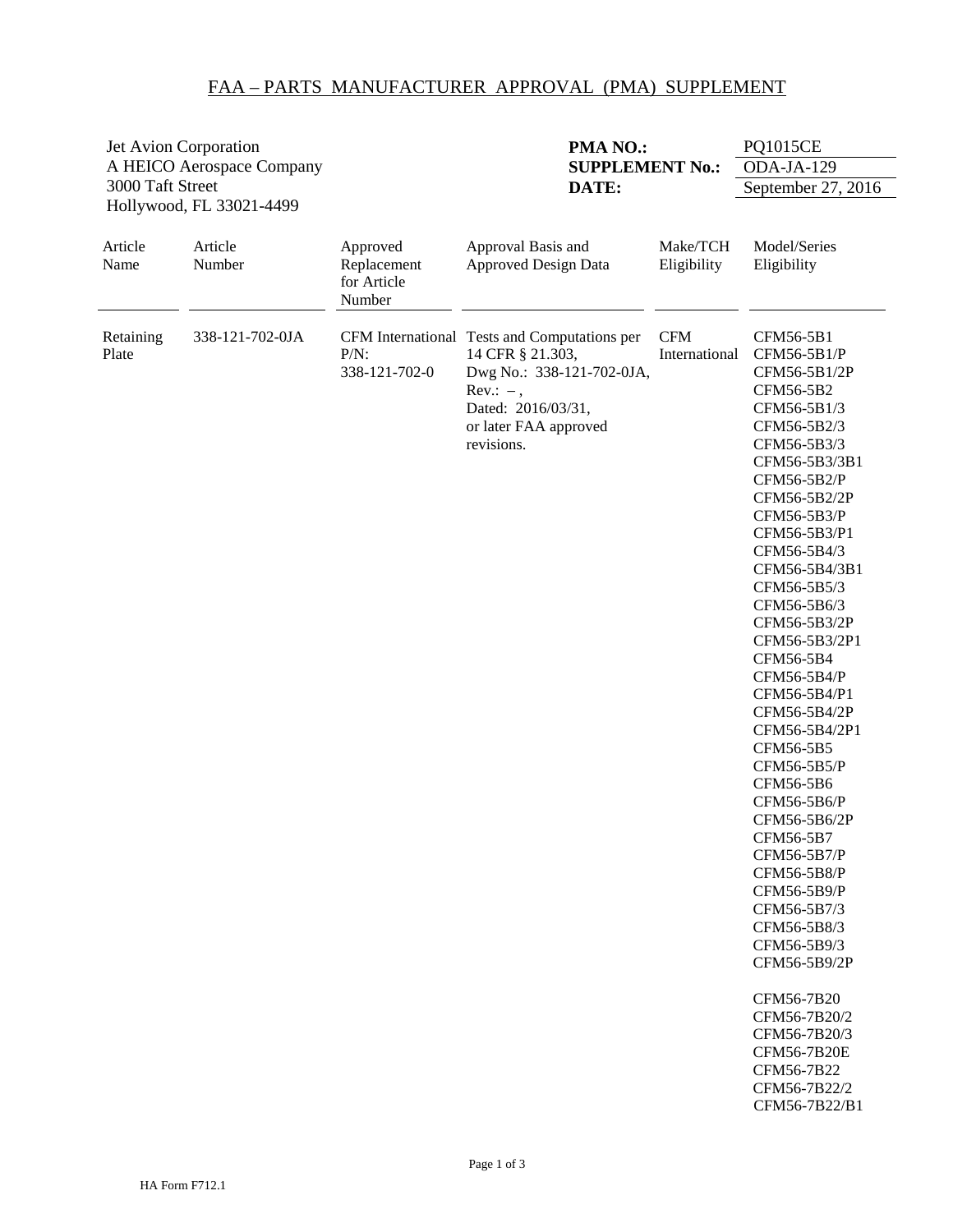## FAA – PARTS MANUFACTURER APPROVAL (PMA) SUPPLEMENT

| Jet Avion Corporation                        |                           |                                                  | PMA NO.:                                                                                                                                                                  |                             | <b>PQ1015CE</b>                                                                                                                                                                                                                                                                                                                                                                                                                                                                                                                                                                                                                                                                                                                                             |
|----------------------------------------------|---------------------------|--------------------------------------------------|---------------------------------------------------------------------------------------------------------------------------------------------------------------------------|-----------------------------|-------------------------------------------------------------------------------------------------------------------------------------------------------------------------------------------------------------------------------------------------------------------------------------------------------------------------------------------------------------------------------------------------------------------------------------------------------------------------------------------------------------------------------------------------------------------------------------------------------------------------------------------------------------------------------------------------------------------------------------------------------------|
|                                              | A HEICO Aerospace Company |                                                  | <b>SUPPLEMENT No.:</b>                                                                                                                                                    |                             | ODA-JA-129                                                                                                                                                                                                                                                                                                                                                                                                                                                                                                                                                                                                                                                                                                                                                  |
| 3000 Taft Street<br>Hollywood, FL 33021-4499 |                           |                                                  | DATE:                                                                                                                                                                     |                             | September 27, 2016                                                                                                                                                                                                                                                                                                                                                                                                                                                                                                                                                                                                                                                                                                                                          |
| Article<br>Name                              | Article<br>Number         | Approved<br>Replacement<br>for Article<br>Number | Approval Basis and<br><b>Approved Design Data</b>                                                                                                                         | Make/TCH<br>Eligibility     | Model/Series<br>Eligibility                                                                                                                                                                                                                                                                                                                                                                                                                                                                                                                                                                                                                                                                                                                                 |
| Retaining<br>Plate                           | 338-121-702-0JA           | $P/N$ :<br>338-121-702-0                         | CFM International Tests and Computations per<br>14 CFR § 21.303,<br>Dwg No.: 338-121-702-0JA,<br>$Rev.: -$ ,<br>Dated: 2016/03/31,<br>or later FAA approved<br>revisions. | <b>CFM</b><br>International | CFM56-7B22/3<br>CFM56-7B22/3B1<br>CFM56-7B22E<br>CFM56-7B22E/B1<br>CFM56-7B24<br>CFM56-7B24/2<br>CFM56-7B24/B1<br>CFM56-7B24/3<br>CFM56-7B24/3B1<br><b>CFM56-7B24E</b><br>CFM56-7B24E/B1<br>CFM56-7B26/3<br>CFM56-7B26<br>CFM56-7B26/2<br>CFM56-7B26/B1<br>CFM56-7B26/3B1<br>CFM56-7B26/3B2F<br>CFM56-7B26/3F<br>CFM56-7B26/B2<br><b>CFM56-7B26E</b><br>CFM56-7B26E/B1<br>CFM56-7B26E/B2<br>CFM56-7B26E/B2F<br>CFM56-7B26E/F<br>CFM56-7B27<br>CFM56-7B27A<br><b>CFM56-7B27AE</b><br>CFM56-7B27/3<br>CFM56-7B27/3F<br>CFM56-7B26/3B2<br>CFM56-7B27/B1<br>CFM56-7B27/B3<br>CFM56-7B27/2<br>CFM56-7B27/3B1<br>CFM56-7B27/3B3<br>CFM56-7B27A/3<br>CFM56-7B27E/B1<br>CFM56-7B27/3B1F<br>CFM56-7B27E/B3<br><b>CFM56-7B27E</b><br>CFM56-7B27E/F<br>CFM56-7B27E/B1F |